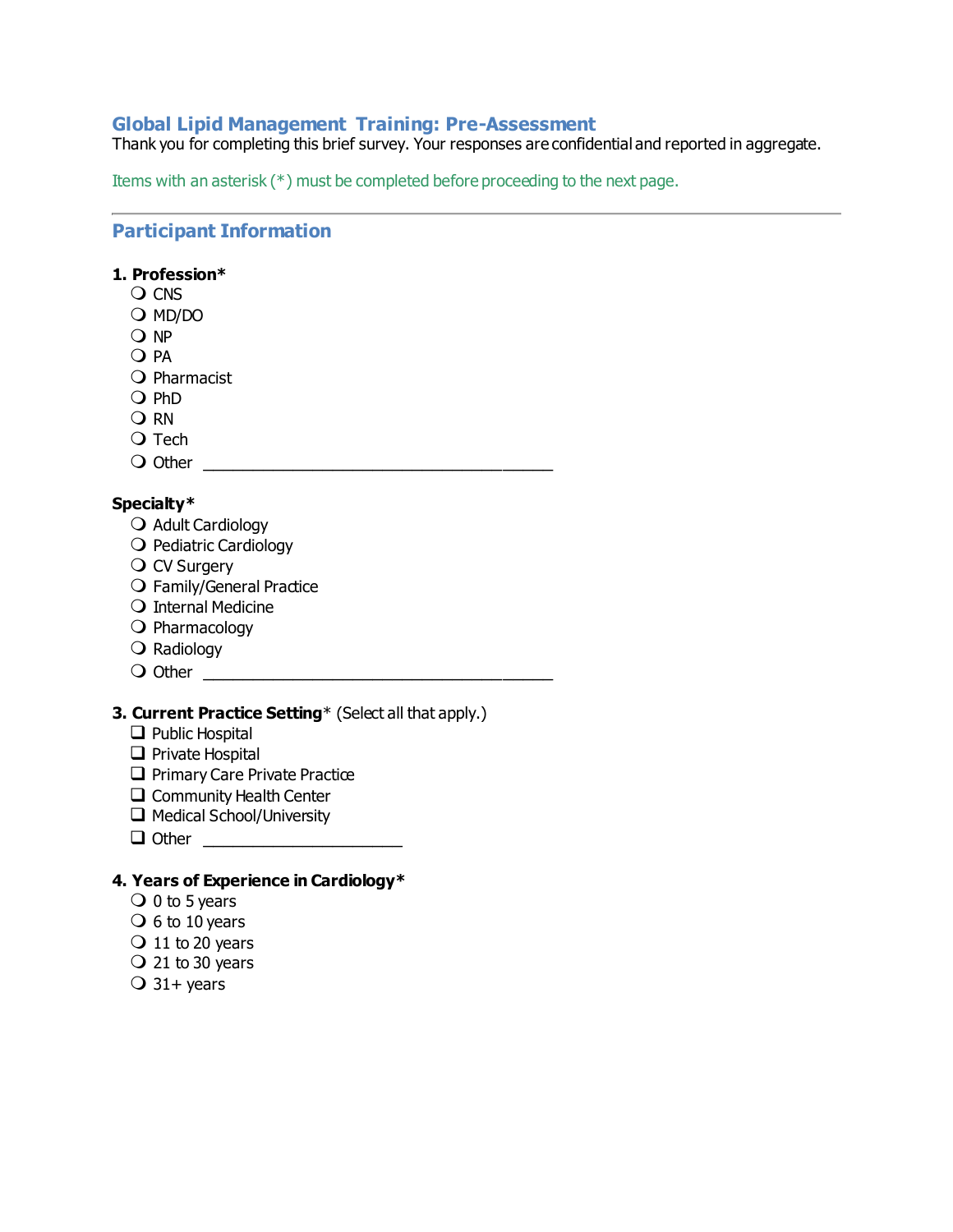#### **5. Rate your current ability to do the following:**

|                                                                                | Verv Poor | Poor       | Fair      | Good      | Verv Good |
|--------------------------------------------------------------------------------|-----------|------------|-----------|-----------|-----------|
| Demonstrate proficiency in lipid risk<br>assessment, evaluation and management |           | $\bigcirc$ | $\bullet$ | $\bullet$ |           |
| including high-risk patients                                                   |           |            |           |           |           |

# **Decision-Making Questions**

The following questions are designed to help you and the faculty gauge your current understanding of key concepts related to the clinical content. Responses are confidential and reported in aggregate. Your overall results will be provided to you on the next page

#### **1. Which ONE of the following statements regarding the mechanism of action of PCSK9 inihibitors is CORRECT?**

 $\bigcirc$  A) Reduced hepatic production of LDL-C by inhibition of ATP citrate lyase

 $\bigcirc$  B) Increased LDL receptor (LDLR) surface density via increase in LDLR recycling and reduced LDLR degradation

C) PCSK9 inhibitor binding to circulating LDL particle to prevent binding to LDLR

 $\bigcirc$  D) Binds to LDLR to prevent uptake of circulating LDL particles

#### **2. Which ONE of the following patient groups have randomized control trial (RCT) evidence of cardiovascular outcomes benefits with PSCK9 inhibitors added to maximally tolerated statin therapy?**

- $\bigcirc$  A) Acute coronary syndrome and history of heart failure with reduced ejection fraction
- $\bigcirc$  B) Diabetes with Stage 3b chronic kidney disease
- $\overline{O}$  C) Acute coronary syndrome and clinical ASCVD with high-risk features
- $\bigcirc$  D) Clinical ASCVD and history of heart failure with preserved ejection fraction

#### **3. Which ONE of the following statements regarding the efficacy of LDL-C lowering with PCSK9 inhibitors is CORRECT?**

 $\bigcirc$  A) LDL-C lowering efficacy is similar across patient groups, dietary patterns, and baseline lipid lowering therapy.

- $\bigcirc$  B) LDL-C lowering efficacy is greatest in high-risk patients with diabetes
- $\bigcirc$  C) LDL-C lowering efficacy is reduced in patients with elevated Lp(a)
- D) LDL-C lowering efficacy is enhanced in patients with homozygous familial hypercholesterolemia